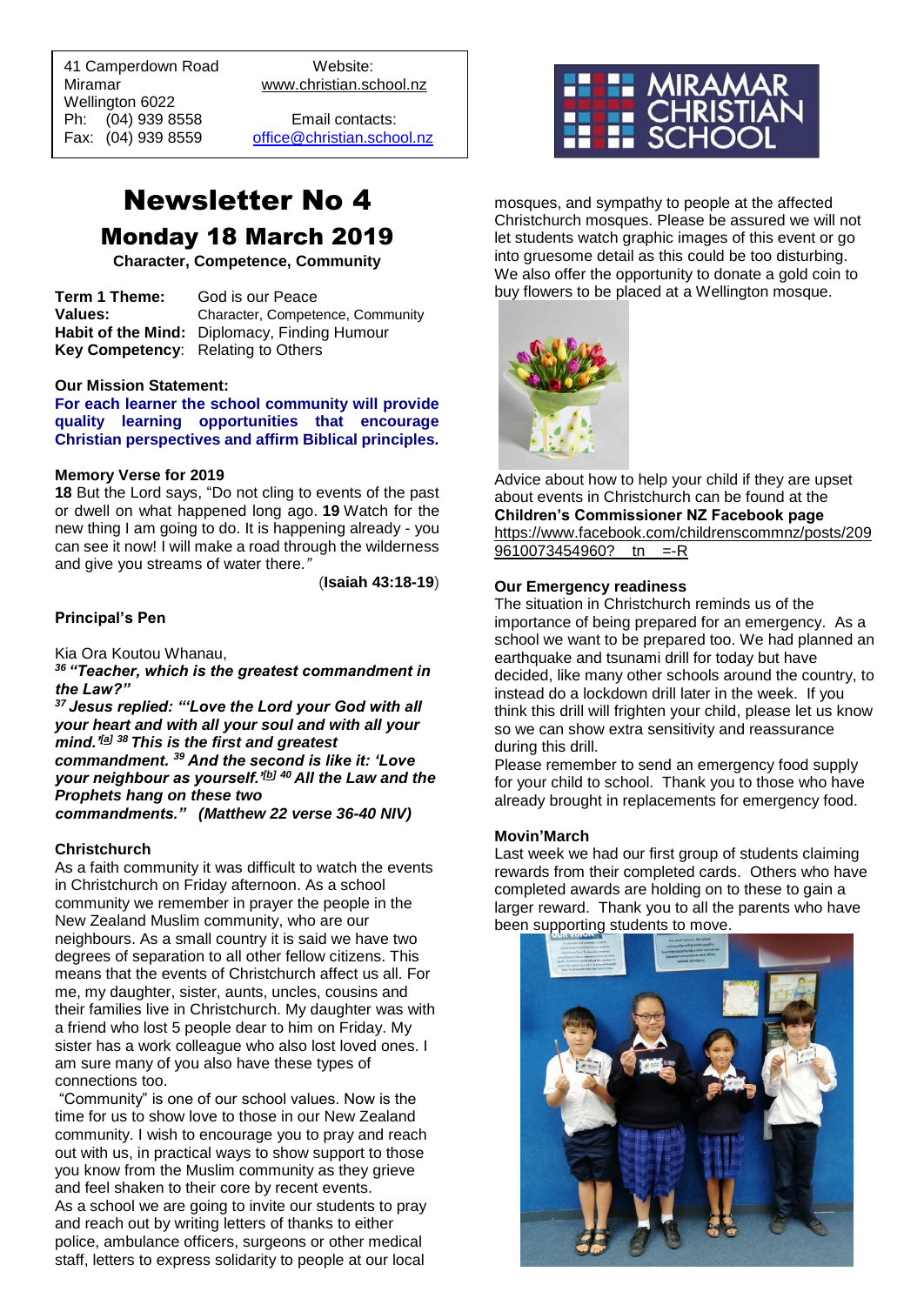## **Skool Loop**

As there are a few people finding it difficult to get onto Skool Loop, I have contacted the Skool Loop advisor to find out if there are any common reasons which we can remedy. Suggested checks are as follows: -

- 1. Check you have enough room on your phone for a new app.
- 2. Check you have all the latest software updates. To check this, go into 'Settings' on your device and search updates. It should tell you if you are up to date or if you need to download any updates.

Please let me know if you are still not able to get in after trying the above.

May God bless you with multiple moments of joy this week.

> **Kaye Gillies Principal**

## **Prayer Requests**

The following students and their families are prayed for by the staff each time we gather to pray during the week. We ask that you also pray for them too. **Week 7:** Aadarsh, Kauri, Angelina **Week 8:** Anton, Aisha-Jadah, Josiah

## **2019 Invoices**

Invoices for fees and donations for 2019 were sent via email on Friday 15 March 2019, and a hard copy should be coming home with your child today. We ask that **payment is received by Friday 12 April 2019**. If you are unable to pay in full by this time, the school needs to see some form of regular payment set up to ensure all fees are paid by the end of this school year. If you find it difficult to meet the school payment, please contact the school office so that suitable arrangements can be put in place. If you have any questions or comments about your account, please contact the school office. Our preferred method of payment is by internet banking. You are welcome to set up automatic payments or pay one-off lump sum payments. Please find the school's bank account details below: -

### **Miramar Christian School ASB Bank Kilbirnie**  *12-3481-0040719-00*

**Reference**: Please use the student's name(s) **Particulars**: indicate if you are paying for a particular payment (e.g. 2019 School Costs)

Alternatively, payments are accepted in the school office between 9am and 1pm, Monday to Friday. The school office is closed during public holidays and school term breaks. They accept payments by cash or cheque. The Board of Trustees is grateful for your support and welcomes any additional donations families can contribute.

## **Tax Donation Summary**

You will be provided with a letter summarising your total contributions/donations paid from the 1 April 2018 through to 31 March 2019. Generally, you can claim a tax credit (formerly rebate) for up to 30% of school donations.

## SCHOOL DIARY

| <b>Every Monday</b>     | Principal's Assembly, 2:15pm                   |
|-------------------------|------------------------------------------------|
| <b>Every Monday</b>     | Prayer Group, Hall, 9am                        |
| <b>Every Tues/Thurs</b> | Wheels Day / Wear PE Uniform                   |
| <b>Every Wednesday</b>  | Subway ordered lunch (optional)                |
| <b>Every Thursday</b>   | Technicraft (Yrs 7-8)                          |
| <b>Every Friday</b>     | Music Lessons, 9:30am - 12pm                   |
| <b>Every Sunday</b>     | 10am Gateway Baptist Church - All Welcome      |
| <b>March</b>            |                                                |
| Monday 18               | Learning/Class Assembly 2:30pm                 |
| Monday 18               | BoT Mtg, 6:30pm, Staffroom                     |
| Tuesday 19              | Kiwi Hoop a.m.                                 |
| Friday 22               | Kauri - Library Visit 11am                     |
| Friday 22               | PE @ ASB p.m.                                  |
| Tuesday 26              | Kiwi Hoop a.m.                                 |
| Friday 29               | Mufti Day - gold coin donation                 |
| <b>April</b>            |                                                |
| Monday 1                | Learning/Class Assembly 2:30pm                 |
| Tues 2 Apr              | Y1-Y8 Futsal Tournament @ ASB                  |
| Wed 3 Apr               | Predator Free Presentation p.m.                |
| Friday 5 Apr            | Y4-8 Lower Nth Is Christian Schools Sports Day |
| Friday 5 Apr            | Y1 - Y3 PE @ ASB p.m.                          |
| Tues 9 Apr              | Energise Nutrition p.m.                        |
| Friday 12               | PE @ ASB p.m.                                  |
| Friday 12               | End of Term 1 (3pm finish)                     |

## **Board Elections | A message from the Miramar Christian School Board of Trustees**

2019 is an election year for school trustees. We understand that asking people to put their hand up and stand for election is difficult, especially if parents aren't really clear on what the role entails!

## **Find out about becoming a trustee: -**

New Zealand School Trustees Association are offering a new programme, **[Kōrari](http://www.whs.school.nz/wp-content/uploads/Korari-event-flyer_Wellington.pdf)**, which is designed to recognise the experience of existing trustees and help to encourage potential new trustees to come and find out what it really means to serve on a school board. People who want to understand what school governance looks like can come along and find out more. A hui will be facilitated by a regional adviser from NZSTA who will talk about the reality of being a trustee, the support and training that is available and encourage existing trustees to tell their story.

The Hui will be held at **Wellington High School on Monday 1st April at 6pm**. NZSTA will provided refreshments.

If you are interested in becoming a school trustee we encourage you to come along. **Please RSVP using this link if you ARE attending:**

**<https://goo.gl/forms/MBa8fFYExKC1N7YS2>**



**COFFEE, CAKES & KAI CANDY FLOSS BOUNCY CASTLE FACE PAINTING SAUSAGE SIZZLE CRAFTS & GAMES** PRIZES & SILENT AUCTION WOR NEW PLAYGROUND SEE OUR WEBSITE FOR MORE INFORMATION-WWW.THEFAMILYSPACE.ORG.NZ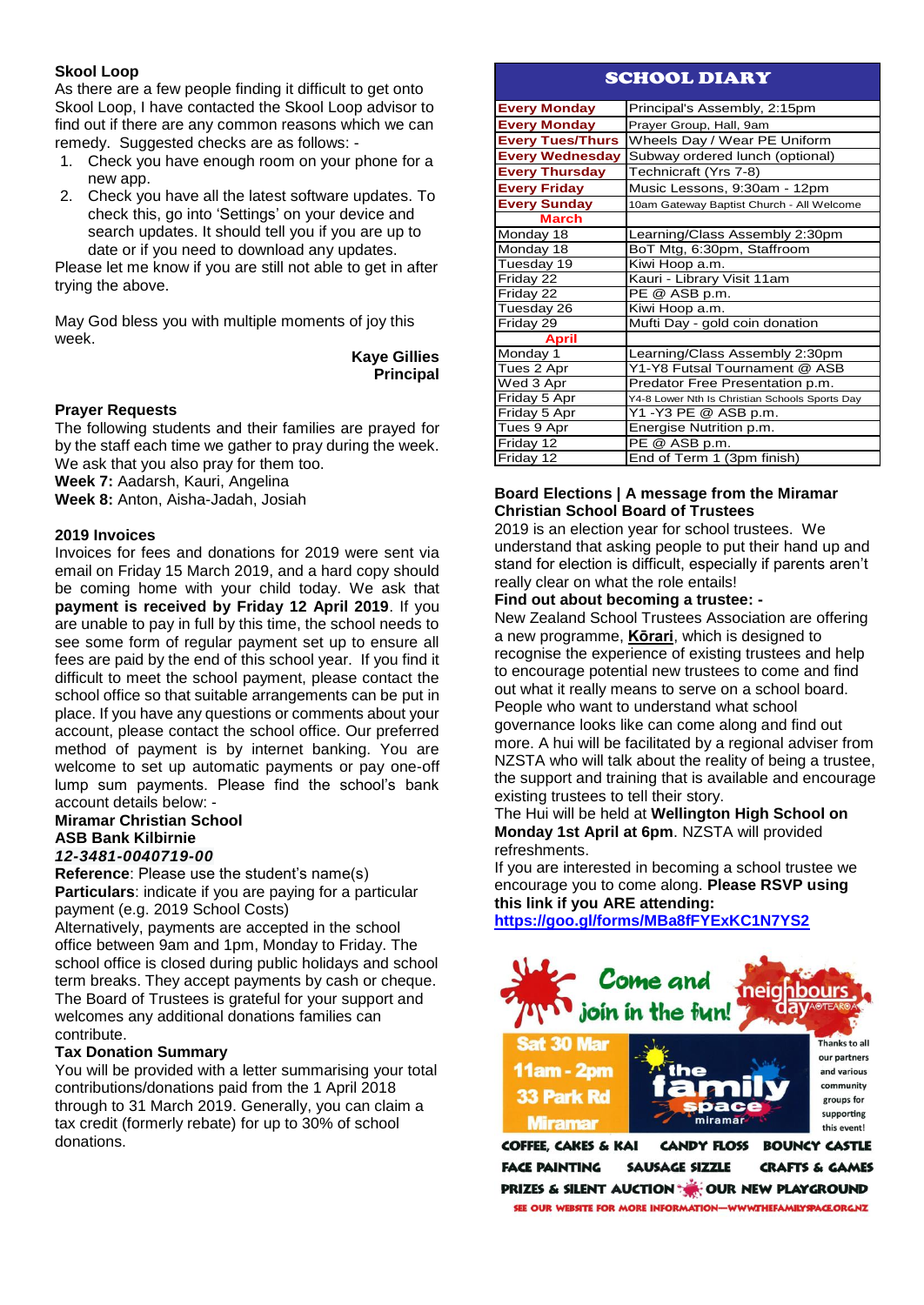



## **The Story of the Daughter of Zion**

The 'Story of the Daughter of Zion' has been pivotal in the lives of women and churches around the world, and now, Anya McKee and her team of friends are pleased to present this remarkable story in a beautiful one-day retreat for women in Wellington!

Saturday 23 March 2019 9:30am

FRIENDSHIP | WORSHIP | THEOLOGICAL STORYTELLING

Rich in biblical insight, the Story of the Daughter of Zion is a dramatic spoken-word presentation that has been aptly called, 'The Story that Shapes a Life.'

This day is open to women across the city - come alone or bring a friend. Childcare is not provided, however, mothers with babies are very welcome! Capital Vineyard is located at Level2/145 Thorndon Quay, Wellington City. Parking is available on the street; alternatively, Wellington Trains and buses are a very short walk from the venue. Morning tea and lunch will be provided.

For more information, head to [www.torncurtain.co.nz/doz-story/](https://www.torncurtain.co.nz/doz-story) or contact Rosemary Wallis on 0211791465

## **Faith and Adolescence Tour - Tues 14 May 2019**

The Church in NZ has struggled to 'keep our Teens connected to Faith' for a long time now. This tour will speak into this challenge with hope and encouragement for parents, pastors, youth workers, and to teenagers themselves. The keynote speaker will be Dr Crystal Kirgiss who is a published author and respected speaker on this subject.

## **Parents Seminar**

Time: 7pm-9pm

Venue: Lifeswitch, 3 Reynolds Bach Dr, Stokes Valley, Lower Hutt 5019

Cost: \$5 (cash/eftpos) (door sales only)

Topic: The Wonder Years

- Seeing our teens as "a wonder to behold" rather than "a problem to be solved" or "a stage to survive."
- Understanding cultural pressures, neurological development, and a theology of adolescence can reshape our view of parenting teens — which is a sacred task."

## **Grand Training Holiday Programmes**

Grand Training runs fun computer courses in both weeks of the school holidays. We have courses fir all aspects of computer skills, from building your own computer, to encrypting a message with Python, to fighting a zombie in Minecraft. Tell us what you want to learn about, and we'll make it happen. Check out [www.grandtraining.co.nz](http://www.grandtraining.co.nz/) or ring Wanda at (04) 499 2211 for more details.

## **Let's create a Miramar Peninsula Community**

**Market!** Join for a cup of tea and brainstorm to create a local market. Would you like to have a stall, do a performance, contribute ideas or help organise? If you have **any interest** (big or small) then please come along. Wednesday 27th March at 7.30pm at the Miramar & Maupuia Community Centre 27 Chelsea St. Please contact [saskia@mmcc.org.nz](mailto:saskia@mmcc.org.nz) or call 04 388 1944 for queries.



sicalstars.co.nz - 021 410015